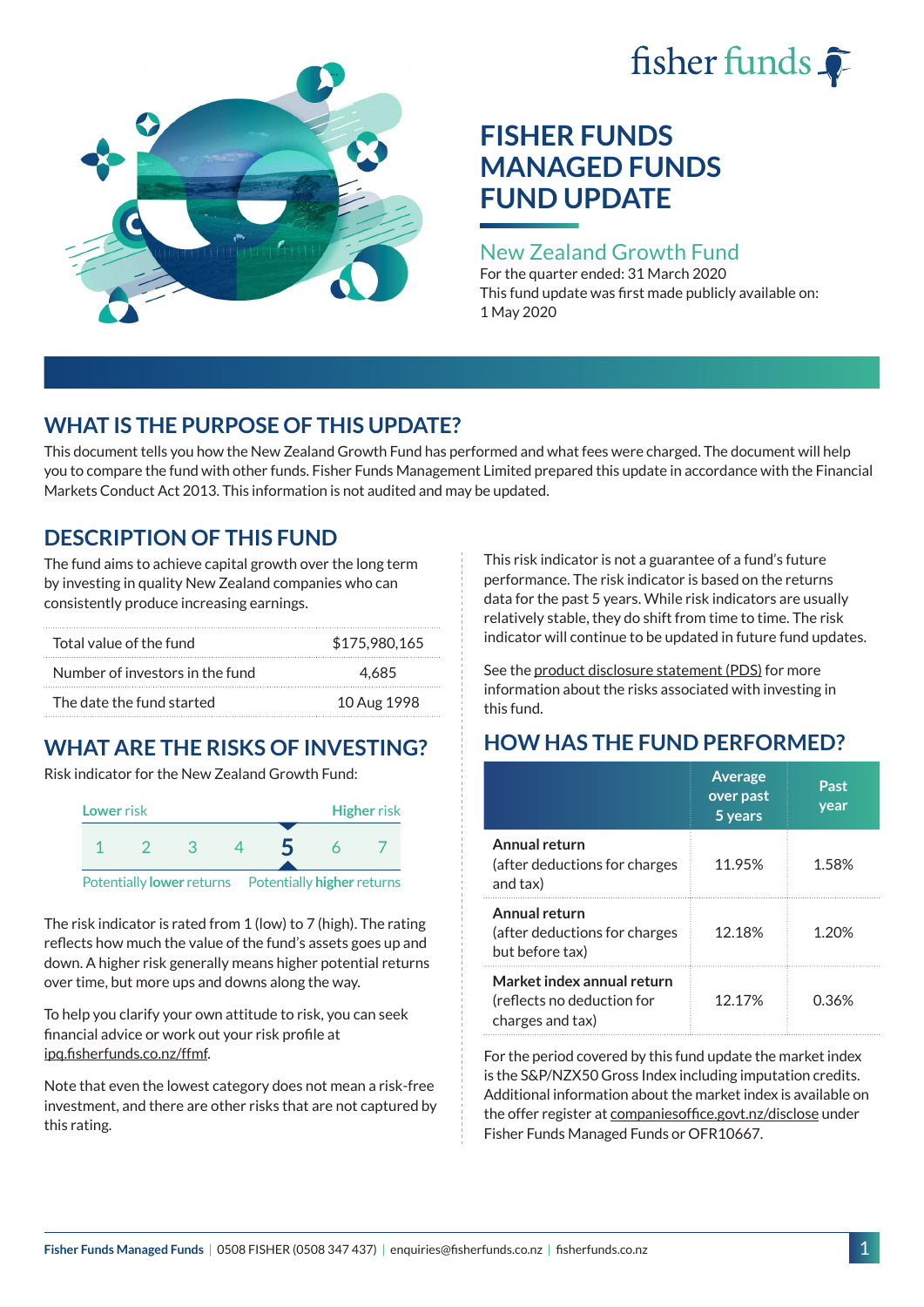## **ANNUAL RETURN GRAPH**



This shows the return after fund charges and tax for each of the last 10 years ending 31 March. The last bar shows the average annual return for the last 10 years, up to 31 March 2020.

**Important:** This does not tell you how the fund will perform in the future.

Returns in this update are after tax at the highest prescribed investor rate (PIR) of tax for an individual New Zealand resident. Your tax may be lower. The market index return reflects no deduction for charges and tax.

#### **WHAT FEES ARE INVESTORS CHARGED?**

Investors in the New Zealand Growth Fund are charged fund charges that include GST. In the year to 31 March 2019 these were:

|                                                | % of net asset value |
|------------------------------------------------|----------------------|
| <b>Total fund charges</b>                      | 3.02%                |
| Which are made up of:                          |                      |
| Total management and<br>administration charges | 1.42%                |
| Inding:                                        |                      |
| Manager's basic fee                            | 1.27%                |
| Other management and<br>administration charges | 0.15%                |
| Total performance-based fees <sup>1</sup>      |                      |

Small differences in fees and charges can have a big impact on your investment over the long term.

#### **EXAMPLE OF HOW THIS APPLIES TO AN INVESTOR**

Katie had \$10,000 in the fund at the start of the year and did not make any further contributions. At the end of the year, Katie received a return after fund charges were deducted of \$158 (that is 1.58% of her initial \$10,000). Katie did not pay other charges. This gives Katie a total return after tax of \$158 for the year.

#### **WHAT DOES THE FUND INVEST IN? Actual investment mix**

This shows the types of assets that the fund invests in.



#### **Target investment mix**

This shows the mix of assets that the fund generally intends to invest in.